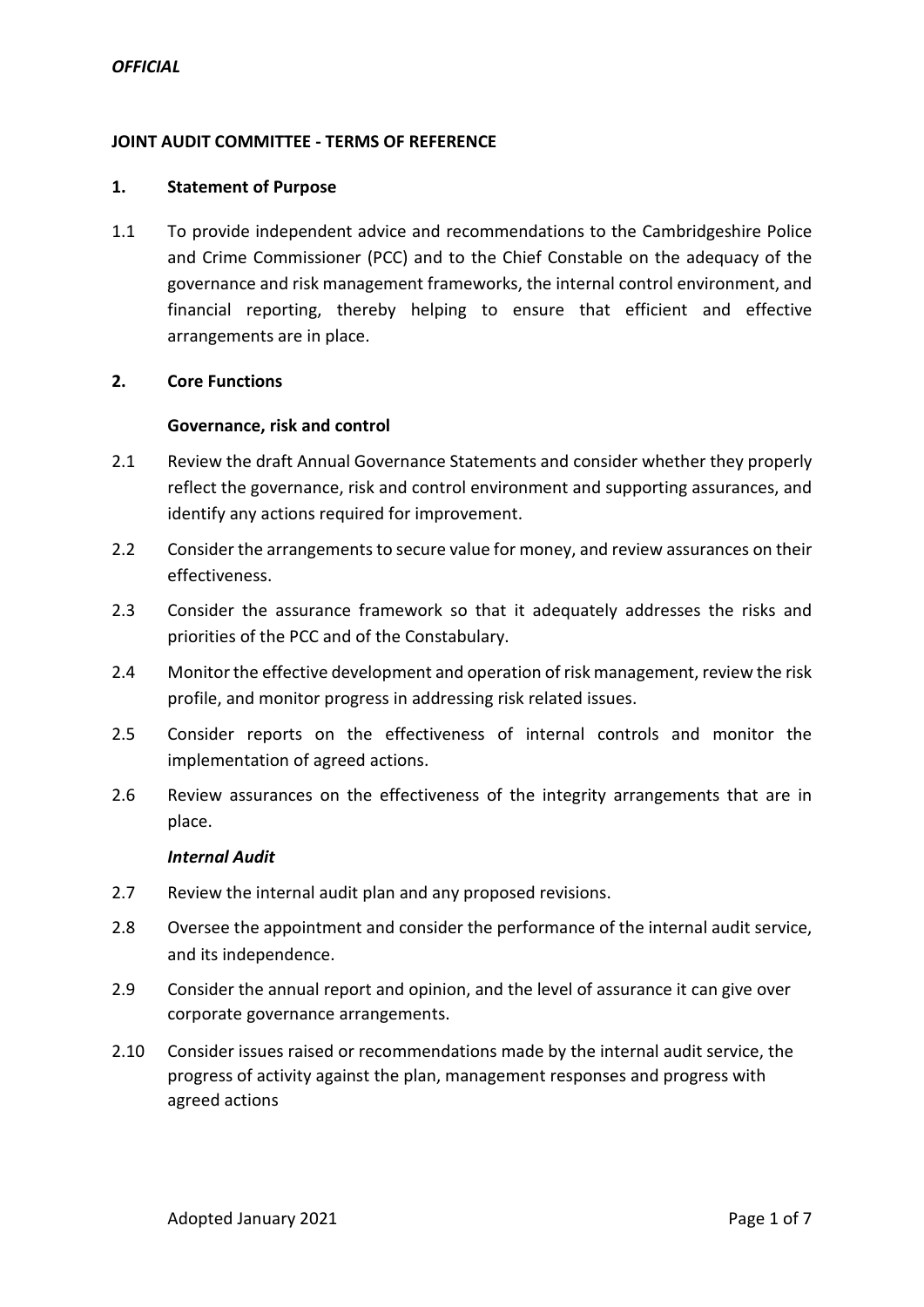# *External Audit*

- 2.11 Comment on the scope and depth of external audit work, its independence, and value for money.
- 2.12 Consider the annual management letter, relevant reports, and the reports to those charged with governance.
- 2.13 Advise on the effectiveness of the relationships between external and internal audit, and any other relevant bodies.

# *Financial reporting*

- 2.14 Review the annual statements of accounts and accounting policies followed, and consider whether there are any concerns that should be reported to the PCC or the Chief Constable.
- 2.15 Consider the external auditors report to those charged with governance on issues arising from the audit of the financial statements.

# **3. Accountability, Membership and Meetings**

#### *Accountability*

The Committee will:

- 3.1 Report to the PCC and to the Chief Constable on its findings, advice and recommendations, in relation to governance, risk and financial management.
- 3.2 Review its performance against its terms of reference and objectives on an annual basis and report the results of this review to the PCC and the Chief Constable.
- 3.3 Publish an annual report as to the work of the Committee.

### *Membership*

- 3.4 The Chairman of the Committee will be jointly recruited by the PCC and the Chief Constable.
- 3.5 All members (6) will serve for a maximum of 2 terms, each term being a maximum of 4 years. To ensure continuity, where possible, members shall be rotated on and off the Committee in turn rather than as a group, therefore the term of membership will be reviewed as appropriate.
- 3.6 The Vice Chairman will be selected by a vote by members of the Committee. The Vice Chairman will act as Chairman at meetings in the absence of the Chairman. If the Chairman can no longer continue in this role, the Vice Chairman will act as the Chairman until the formal appointment of a new Chairman. The Vice Chairman will not automatically become the new Chairman, although may apply for the post of Chairman as part of the recruitment and replacement process run by the PCC and Chief Constable.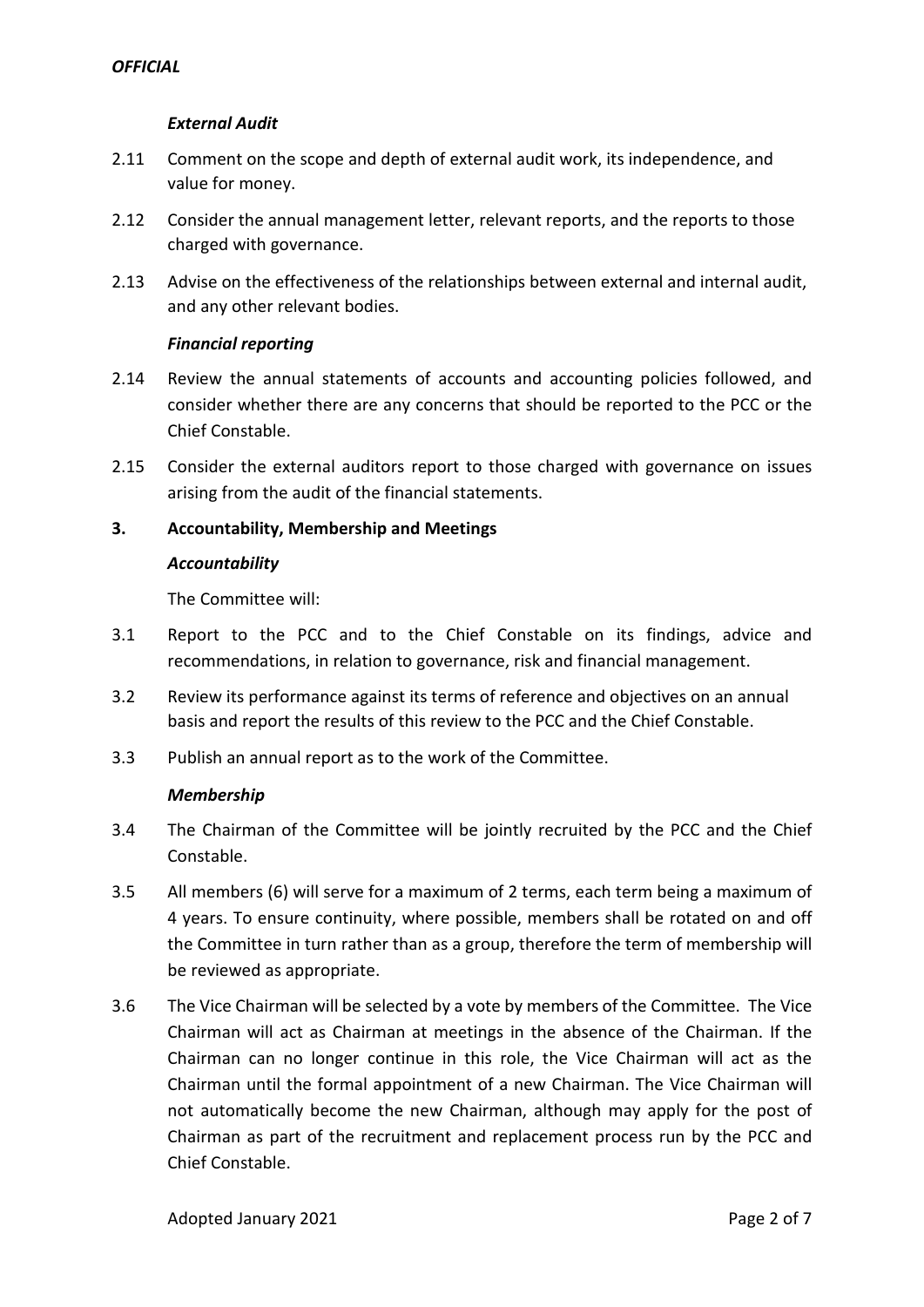# *Meetings*

- 3.7 Each member will be required to record any conflicts of interest in the register of pecuniary and non-pecuniary interests. In addition, members will be required to disclose any such interests at the commencement of any meeting where there is a need to do so due to the nature of the agenda, or immediately if they arise unexpectedly in discussion.
- 3.8 Only members of the Committee have the right to vote on matters.
- 3.9 The Committee will meet at least four times a year. The calendar of meetings shall be agreed at the start of each year. Further meetings outside of the normal cycle can be convened at the request of the Chairman. The PCC or Chief Constable may ask the Committee to convene further meetings to discuss particular issues on which they want advice. Meetings can also be requested by the external or internal auditors where this is considered necessary, with the agreement of the Chairman.
- 3.10 Unless otherwise agreed, formal notice of each meeting confirming the venue, time and date together with an agenda of items to be discussed, will be forwarded to each member of the Committee, any other person required to attend and all other appropriate persons determined by the Chairman, no later than five working days before the date of the meeting.
- 3.11 Any meetings held outside the normal cycle of meetings should be convened with a minimum notice of five working days. Extraordinary or urgent meetings may be held with less notice but should be for exceptional matters only, subject to the Chairman's agreement and quorum requirements. In this case the agenda and any supporting papers will be sent to members and to other attendees at the same time as the meeting notice is sent out, recognising that if the matter is so urgent that there may only be an oral report. If this is the case then this will be identified on the agenda.
- 3.12 Members are expected to attend all meetings. Regular non-attendance of members will lead to their removal as a member following agreement with the Chairman.
- 3.13 The PCC and Chief Constable will attend all meetings of the Committee, or will ensure that they are suitably and appropriately represented, therefore ensuring that the purpose of the Committee is not compromised and that the members are able to appropriately fulfil their responsibilities.
- 3.14 In addition, given their statutory responsibilities, it is expected that both the Chief Finance Officers for the PCC and the Chief Constable will attend all meetings of the Committee, or where this is not possible then their nominated representatives.
- 3.15 The Head of Internal Audit and representatives of the External Auditor will be invited to attend all meetings. The Committee should meet with the Head of Internal Audit and representatives of the External Auditor separately and privately at least once a year.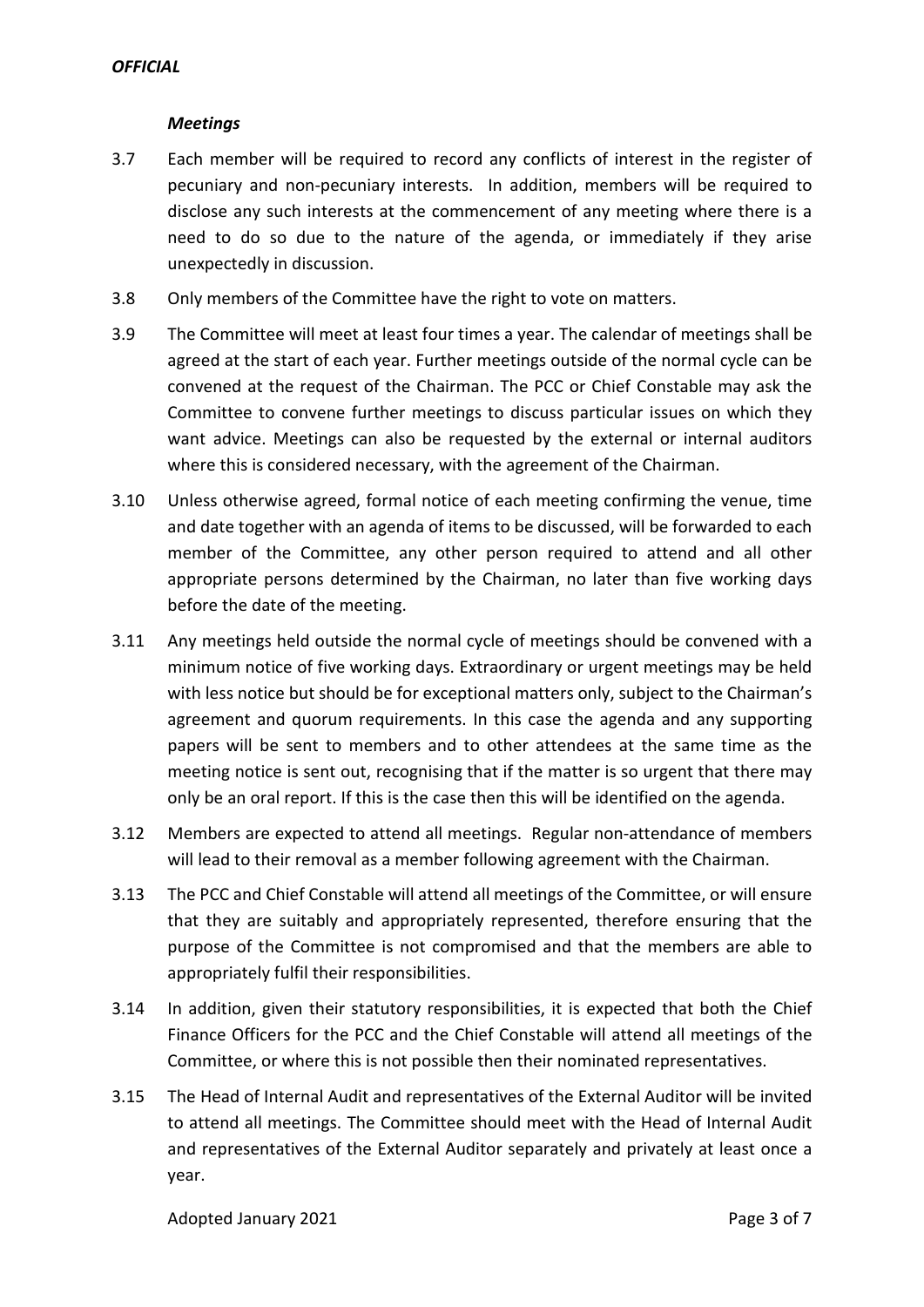- 3.16 A minimum of three members of the Committee must be present for the meeting to be deemed quorate, one of whom must be either the Chairman or Vice Chairman.
- 3.17 Meetings will be held in private but agendas, reports and minutes will be made available to the public in accordance with Freedom of Information Act requirements.
- 3.18 The Committee secretary will record the names of those present at the meeting, write minutes, including the key points and decisions of all meetings, along with any actions stemming from discussion that need to be taken before the next meeting. The minutes of each meeting must be approved by the Committee and signed by the Chairman as a true record at the next meeting of the Committee.
- 3.19 The unsigned and unapproved draft minutes of the most recent meeting will be circulated promptly to all parties attending the meetings, once they have been agreed by the Chairman.
- 3.20 The minutes of the Committee will be placed in the public domain as soon as these have been approved and signed by the Chairman, with the exclusion of any matter deemed private or confidential.
- 3.21 To ensure relevant and timely reporting throughout the year to the Committee a reporting timetable will be prepared by the PCC and Chief Constable and agreed with the Chairman before submission to the Committee. This will be designed to enable the Committee to fulfil its responsibilities and receive the assurances required.

### *Other matters*

- 3.22 The Committee will review these terms of reference annually and make any changes deemed necessary in consultation with the PCC and Chief Constable.
- 3.23 The Committee will review its own performance on an annual basis to ensure it is fulfilling its Terms of Reference and operating effectively. In doing so it will make any recommendations for change to the PCC and Chief Constable.
- 3.24 The annual review of performance will include an individual appraisal of all members of the Committee, including the Chairman. Every 3<sup>rd</sup> year, the performance review of the Committee and its members will be commissioned and undertaken independently.
- 3.25 The PCC and Chief Constable may call for an independent review of the Committee at any time.
- 3.26 Members will be remunerated and reimbursed for all expenses incurred in the fulfilment of their duties, roles and responsibilities in accordance with the schedule of allowances and expenses agreed by the PCC and Chief Constable.
- 3.27 The Committee may, with joint approval by the respective Chief Finance Officers of the PCC and Chief Constable, procure specialist advice not otherwise available from officers.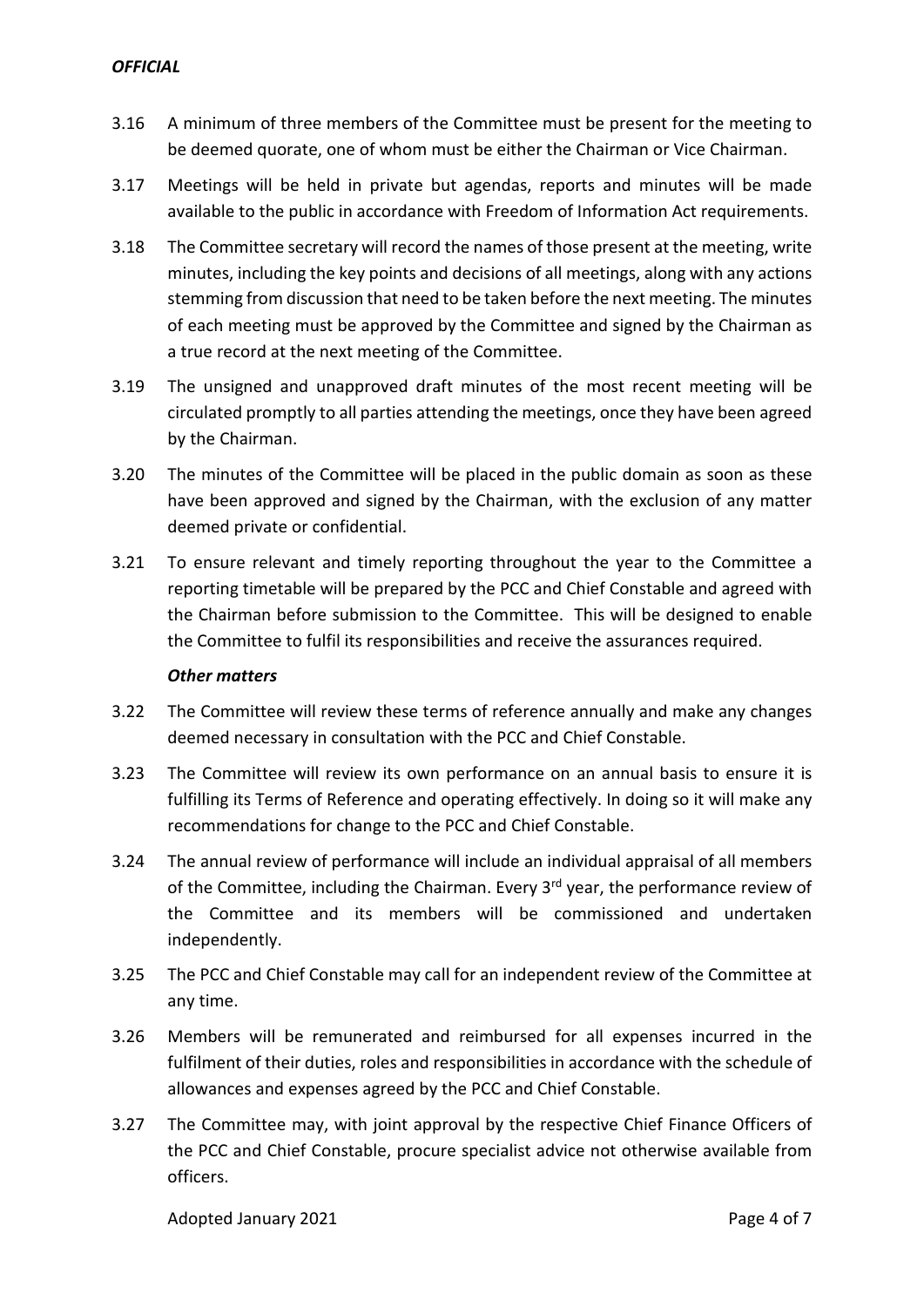# *OFFICIAL*

3.28 The Chief Finance Officers, the Monitoring Officer, Head of Internal Audit and the External Auditor of the PCC and Chief Constable will have free and confidential access to the Chairman.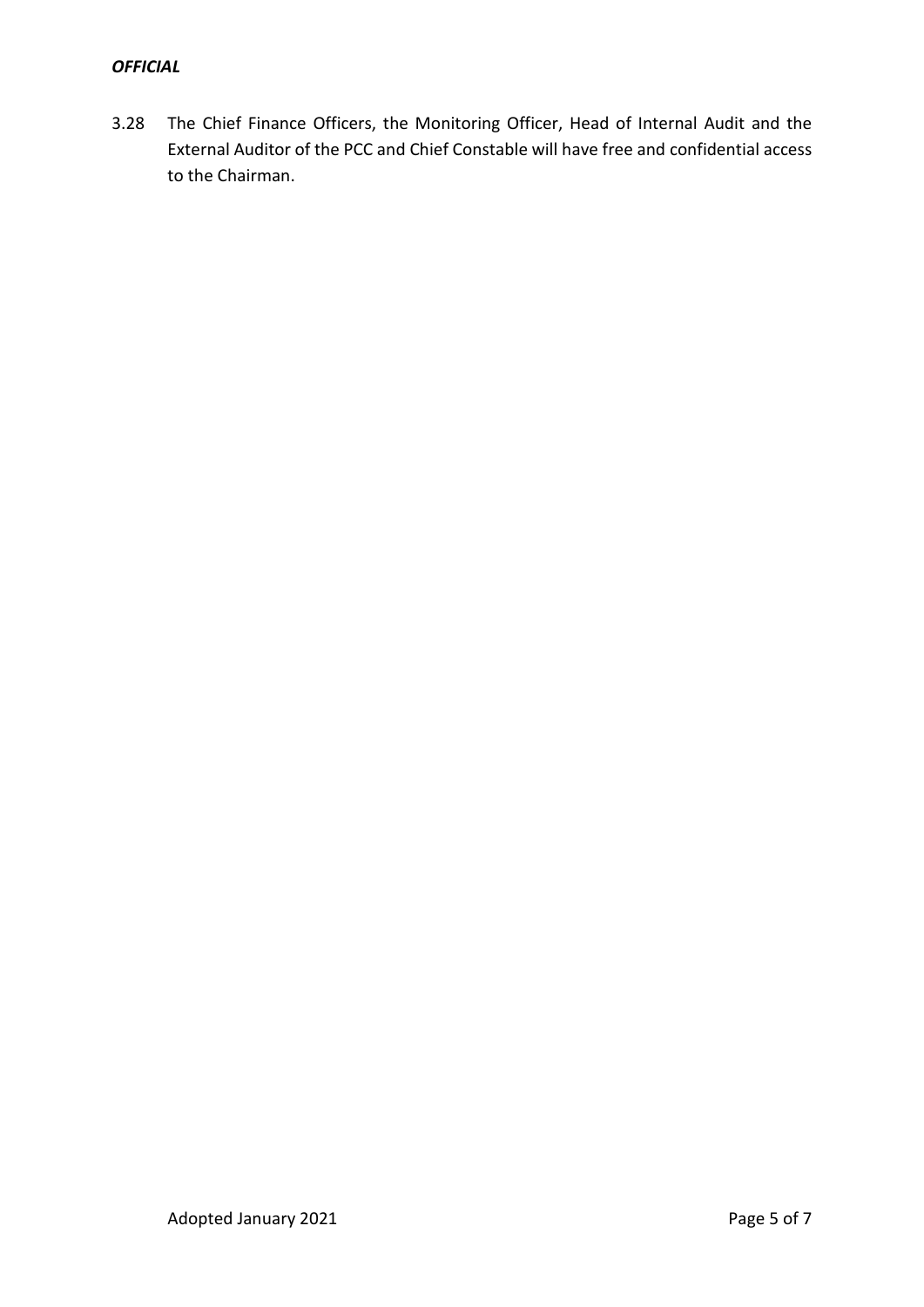### **CIPFA Guidance in relation to Audit Committees**

#### **1. Statement of Purpose**

The purpose of an audit committee is to provide independent assurance on the adequacy of the risk management framework and the associated control environment, independent scrutiny of the Commissioner's and Chief Constable's financial and nonfinancial performance to the extent that it affects exposure to risk and weakens the control environment, and to oversee the financial reporting process.

#### **2. Core Functions**

Audit Committees will:

- Consider the effectiveness of risk management arrangements, the control environment and associated anti-fraud and anti-corruption arrangements.
- Seek assurances that action is being taken on risk related issues identified by auditors and inspectors.
- Be satisfied that assurance statements, including the Annual Governance Statement and Audit Opinion, properly reflect the risk environment and any actions required to improve it.
- Approve (but not direct) the Internal Audit Strategy and monitor performance.
- Review summary internal audit reports and the main issues arising, and seek assurance that action has been taken where necessary.
- Receive the annual report of the Head of Internal Audit.
- Consider the reports of external audit and inspection agencies.
- Ensure that there are effective relationships between external and internal audit, inspection agencies and other relevant bodies, and that the value of the audit process is actively promoted.
- Review the financial statements, external auditor's opinion and reports to members, and monitor management action in response to the issues raised by external audit.

### **3. Features**

Good audit committees will be characterised by:

- A strong chair displaying a depth of skills and interest.
- Unbiased attitudes treating auditors, the executive and management equally.
- The ability to challenge the executive (Commissioner/Chief Constable) when required.
- A membership that is balanced, objective, independent of mind and knowledgeable.